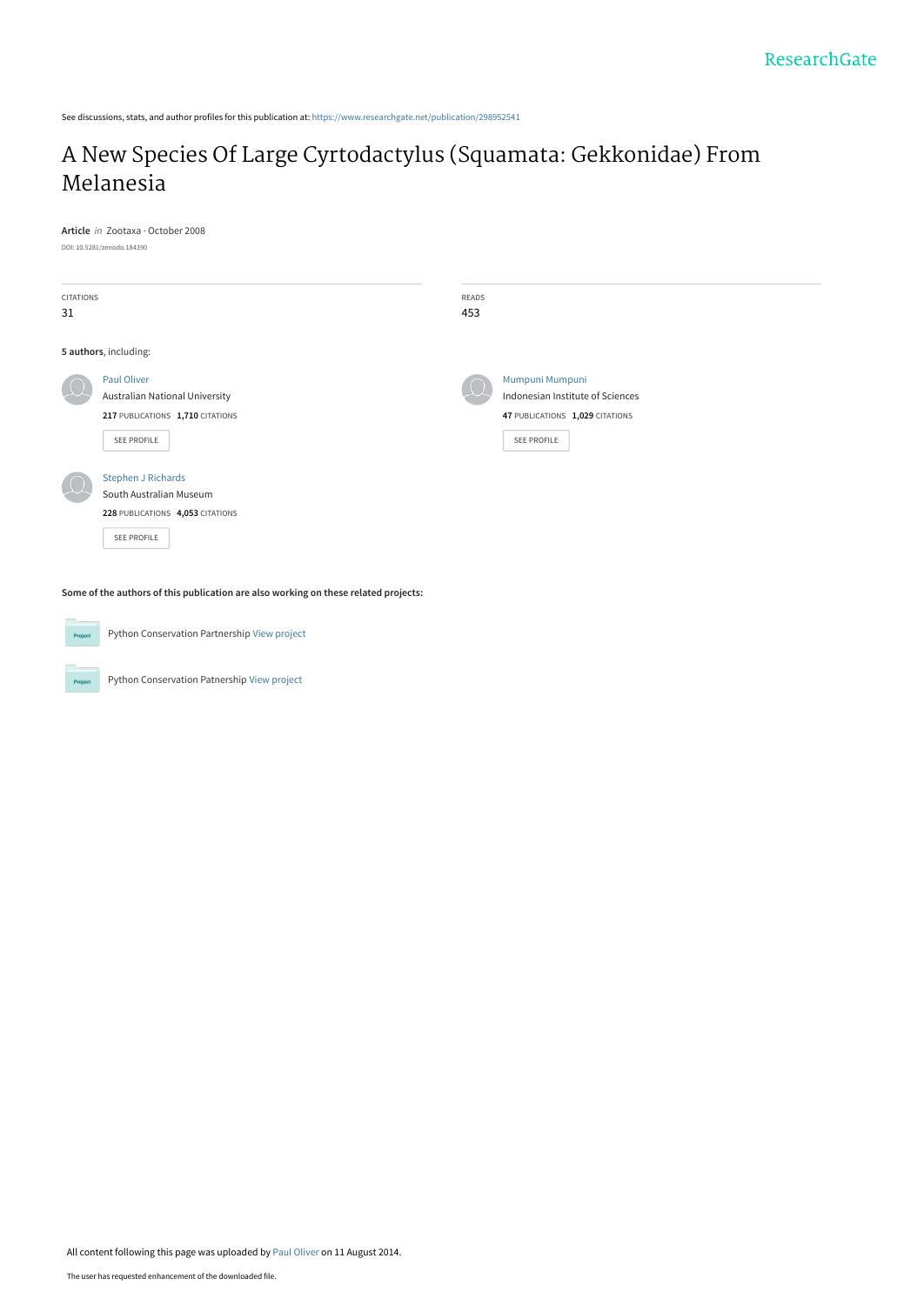**ZOOTAXA** ISSN 1175-5326 (print edition) Copyright © 2008 · Magnolia Press ISSN 1175-5334 (online edition)

## **A new species of large** *Cyrtodactylus* **(Squamata: Gekkonidae) from Melanesia**

PAUL OLIVER $^{1,2,6}$ , BURHAN TJATURADI $^3$ , MUMPUNI $^4$ , KELIOPAS KREY $^5$  & STEPHEN RICHARDS $^1$ 

 *Terrestrial Vertebrates, South Australian Museum, North Terrace, Adelaide, South Australia 5000 Australian Centre for Environmental and Evolutionary Biology, Adelaide University, Adelaide, South Australia 5005 Conservation International – Papua Program. Current address: Komp Ariau Dunlop Sentani, Papua; Indonesia Herpetology Division, Museum Zoologicum Bogoriense, Research Center for Biology, Indonesian Institute of Sciences (LIPI), Widyasatwaloka Building-LIPI, Jalan Raya Cibinong Km 46, Cibinong 16911, West Java, Indonesia. Department of Biology, University of Papua, Manokwari, Papua, Indonesia Corresponding author*

### **Abstract.**

A new species of large *Cyrtodactylus* is described from lowland rainforest on Batanta Island in the Raja Ampat Archipelago, Papua Barat Province, Indonesian New Guinea. The new species can be distinguished from all other Melanesian *Cyrtodactylus* by the combination of large size (over 110mm SVL), very robust build, presence of enlarged ventral tubercles below the lateral fold and around the angle of the lower jaw only, and dorsal colouration consisting of three to four irregular dark greyish-brown blotches. It is the second species of *Cyrtodactylus* known with certainty only from the Raja Ampat Islands. The morphology of the new species places it within the *C. loriae* group and suggests that it is closely related to *Cyrtodactylus irianjayaensis*.

**Key words:** Batanta, *Cyrtodactylus*, Gecko, Indonesia, new species, New Guinea, Raja Ampat Archipelago

#### **Introduction**

The Indonesian provinces of Papua and Papua Barat cover the western half of New Guinea and together constitute one of the most poorly researched terrestrial biomes on the planet (Beehler 2007a). Faunal collections from this large and topographically complex area have been widely scattered and sporadic, particularly in recent times (Frodin 2007). However, the data currently available indicates that the region is biologically rich and that much of its diversity remains undescribed (Allison 2007).

The most speciose genus of geckos in the Melanesian region is *Cyrtodactylus*; a large and possibly nonmonopyhlyletic genus that also occurs throughout south and south-east Asia. Sixteen species are known from New Guinea and surrounding islands (Rösler et al. 2007) but the genus is rich in undescribed taxa, and many new forms have recently been described from Asia (e.g. Bauer 2003; Batuwida and Bahir 2005; for full list see Ngo and Bauer 2008) and the Melanesian region (Rösler 2000, Günther and Rösler 2003, Kraus and Allison 2006, Kraus 2007, Rösler et al. 2007). In this paper we describe a further new species of very large *Cyrtodactylus* from the island of Batanta off the western tip of the island of New Guinea. The new species brings the total number of described Melanesian *Cyrtodactylus* to 17 and is the second species of *Cyrtodactylus* known with certainty only from the Raja Ampat Islands.

#### **Material and methods**

Specimens were collected by hand at night while spotlighting, fixed in 10% formalin and stored in 70% etha-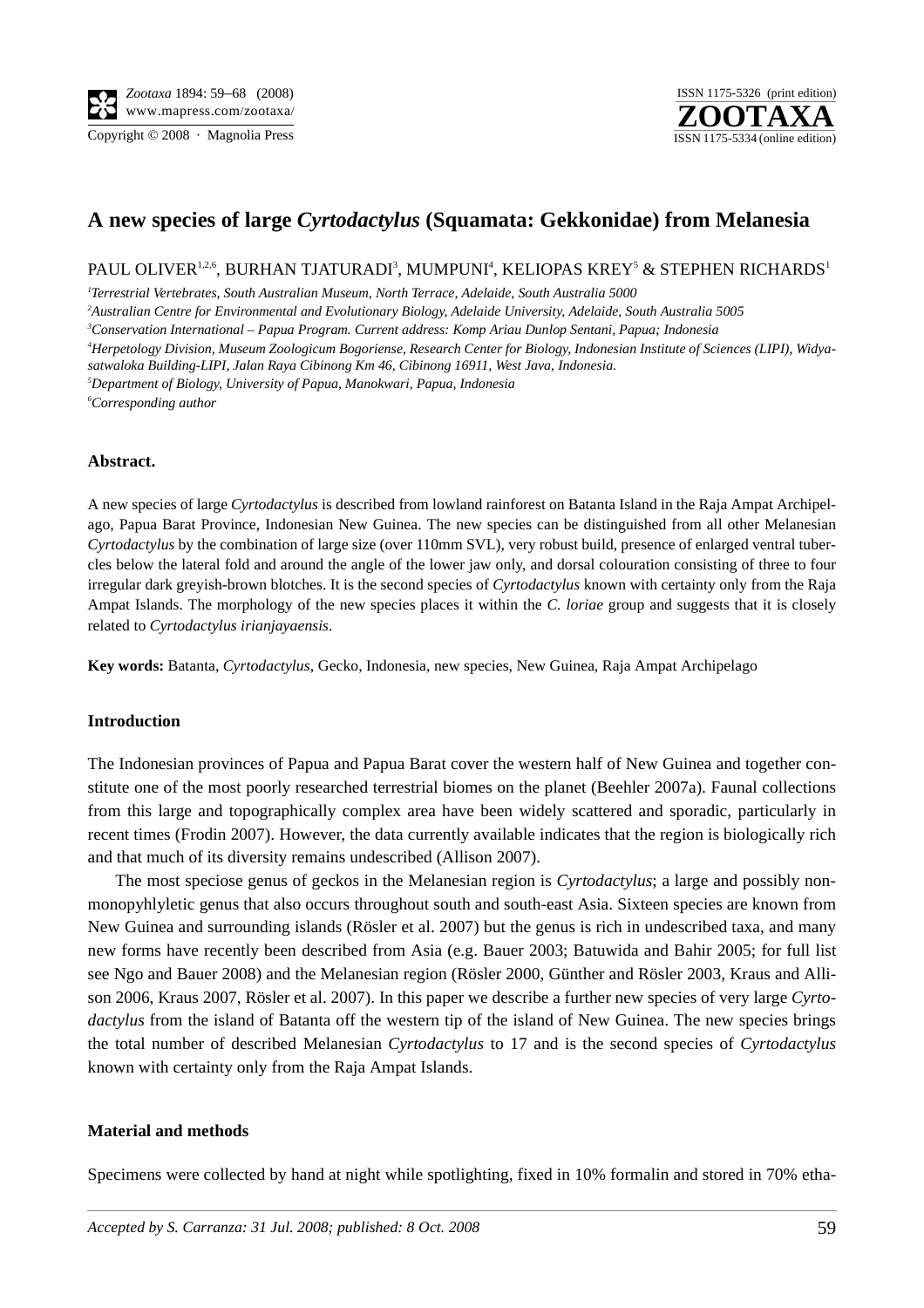nol. Liver samples were taken from a subsample of specimens and stored in alcohol. New material is lodged in the Museum Zoologicum Bogoriense (MZB).

The following measurements were taken with digital callipers to the nearest 0.1 mm and largely follow Kraus (2007); snout-vent length (SVL), tail length (from the posterior edge of the vent to the tip of the tail (TL), trunk length (TrL), distance from nares to eye (EN), head length from tip of snout to posterior margin of ear opening (HL), maximum head width (HW), maximum head depth (HH), distance from tip of snout to posterior tip of eye (SE), forearm length (FA), crus length (CS), transverse eye diameter (EYE) and transverse ear diameter (ear). We counted left and right supralabials (SUPR) and infralabials (INFR), dorsal tubercle rows at midpoint of body (DTR), tubercles along lateral fold (LTTUB), ventrals at midpoint of body (VENT), subdigital lamellae under 1<sup>st</sup> and 4<sup>th</sup> toes (LAM), enlarged precloacal and femoral scales in continuous series (FEM-PRE), precloacal pores where present and postanal tubercles.

Comparative material from the following institutions was examined; Australian Museum (AM), South Australian Museum (SAMA) and Museum Zoologicum Bogoriense (MZB). Specimens examined are given in Appendix 1. Further comparative data were taken from De Rooji 1915, Brongersma 1934, Rösler 2000, Kraus 2006 and Rösler et al. 2007.

#### **Systematics**

*Cyrtodactylus zugi* **sp. nov.** Figures 1–3

*Holotype*: MZB lace 5574 (F-num SJR 7689), adult female with entire original tail, detached at base during collection, collected on large tree trunk in lowland rainforest adjacent to Yakut Camp, Batanta Island, Raja Ampat Archipelago, Papua Barat Province, Indonesia (00°53.749'S, 130°38.498'E; elevation ~ 10 m asl) on 18 June 2005 by K. Krey, B. Tjaturadi and S. Richards.

*Paratypes*: MZB lace 5575 (F-num SJR 7690) adult female with regrown tail, MZB lace 5573 (F-num 7749) adult female with regrown tail and damaged snout, both specimens with same collection information as the holotype except MZB lace 5573 collected 21 June 05.

**Diagnosis.** *Cyrtodactulus zugi* **sp. nov.** can be distinguished from all other Melanesian *Cyrtodactylus* by the combination of large size (SVL up to 159 mm), robust build (HW/SVL 0.21–0.22), precloacal groove absent, subcaudal scales less than twice width of lateral and dorsal caudal scales, relatively small rounded tubercles along the lateral fold, a series of enlarged ventral tubercles present below the lateral fold, enlarged tubercles on ventral surface of head confined to the region around the angle of the lower jaw, moderate number of enlarged precloacal and femoral scales (>28) arranged in straight or almost straight series, and dorsal colouration consisting of 3–4 very dark greyish-brown indistinct dorsal blotchess between the head and tail.

**Description of holotype.** A large, robust gecko (SVL 159.0 mm), head long (HL/SVL 0.265), wide (HW/ HL 0.744) and very distinct from neck. Skin missing (damaged) in thin triangular section extending from just dorsal of the rostral to halfway up the snout. Loreal region slightly inflated, interorbital region and top of snout concave, canthus rostralis very weakly defined. Snout relatively long, much longer than eye diameter. Eyes relatively large, pupil vertical, supraciliaries prominent and frill like, extending over dorsal half of eye. Ear opening relatively small (Ear/HL= 0.098), much wider than high, surrounded by ventral, posterior and dorsal skinfolds.

Rostral approximately twice as wide (7.2 mm) as high (3.8 mm), with slight medial depression, widest at the ventral edge of the nares, indistinct suture extending down left side from midpoint almost to jaw; two enlarged supranasals separated by two nasals, right nasal much larger and bordered dorso-laterally by smaller left nasal. Nares bordered by first supralabial, rostral, first supranasal and series of five (left) and four (right)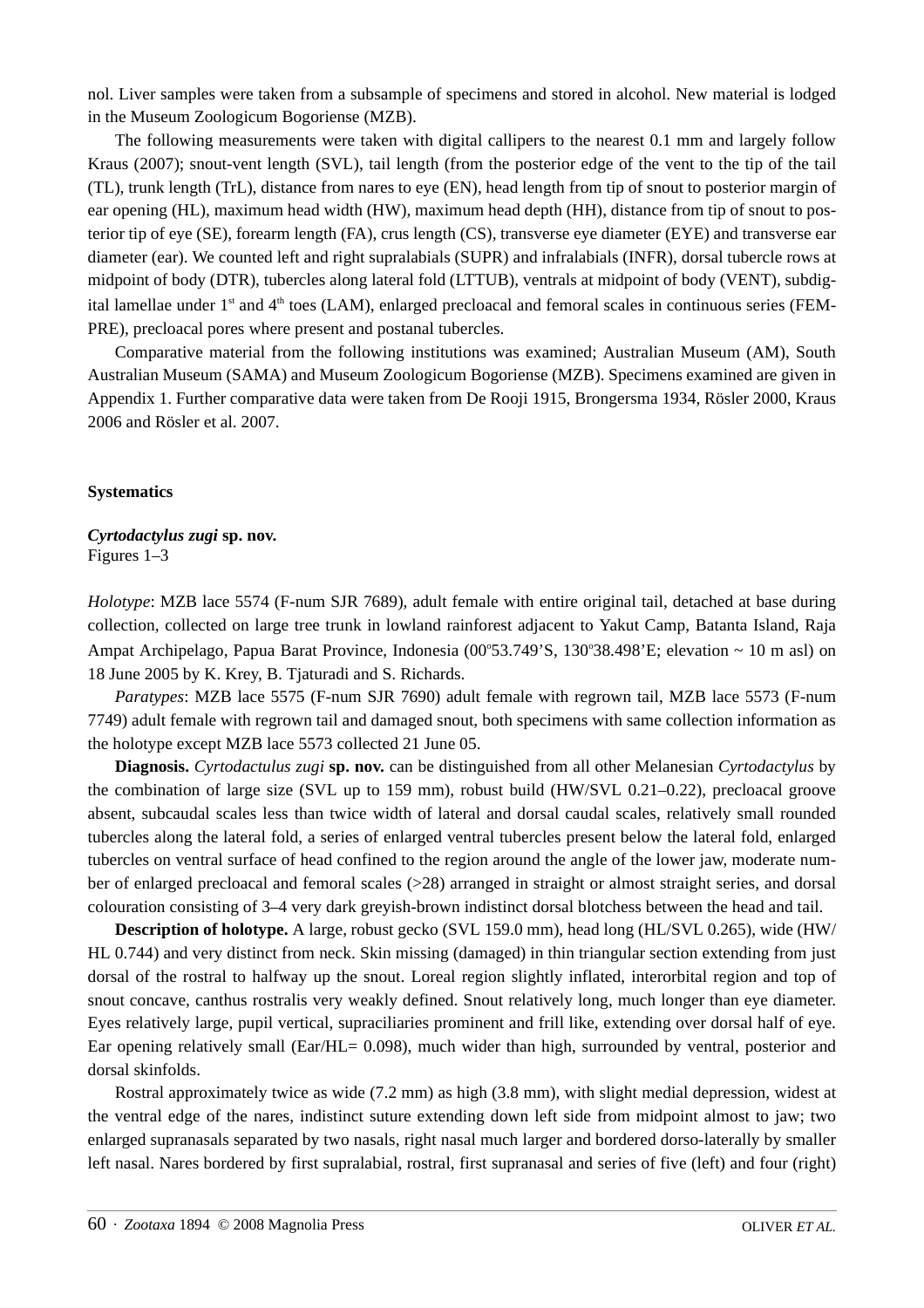postnasals. Twelve enlarged supralabials on both right and left side, supralabials roughly square to approximately midpoint of eye, posterior of eye greatly reduced and much higher than long, bordered dorsally by a discontinuous series of enlarged scales (becoming continuous just anterior to the eye). Infralabials reaching rictus, with twelve on each side, fifth infralabial on right side divided by horizontal suture into dorsal and slightly smaller ventral sections, bordered ventrally by several rows of enlarged scales. Mental triangular, much wider than long, flared anteriorly, bordered by two enlarged postmentals twice as long as wide. Enlarged tubercles present on ventral surface of head around the angle of the lower jaw, and in single row extending anteriorly along jawline to approximately level with orbital.



**FIGURE 1.** Dorsum (A) and venter (B) of preserved holotype of *Cyrtodactylus zugi* **sp. nov.** (MZB lace 5574). Scale = 10 mm.

Body elongate (TrL/SVL 0.455) with distinct ventrolateral folds. Lateral fold with low rounded tubercles separated from each other by 2–4 granules, posterior tubercles on fold are larger. One row of enlarged tubercles (2–3 times diameter of surrounding scales) positioned ventral to lateral fold. Dorsum heavily tuberculate, relatively large flattened tubercles arranged in approximately twenty indistinct rows at midpoint of body, tubercles on temporal and nuchal regions relatively smaller and tending towards conical. Ventral scales in approximately fifty rows at midpoint, becoming much wider medially; enlarged precloacal and femoral scales in very slightly curved continuous series of 32, extending to halfway along femur, bordered anteriorly by rows of smaller but still enlarged scales, particularly around vent, bordered posteriorly by much smaller granules.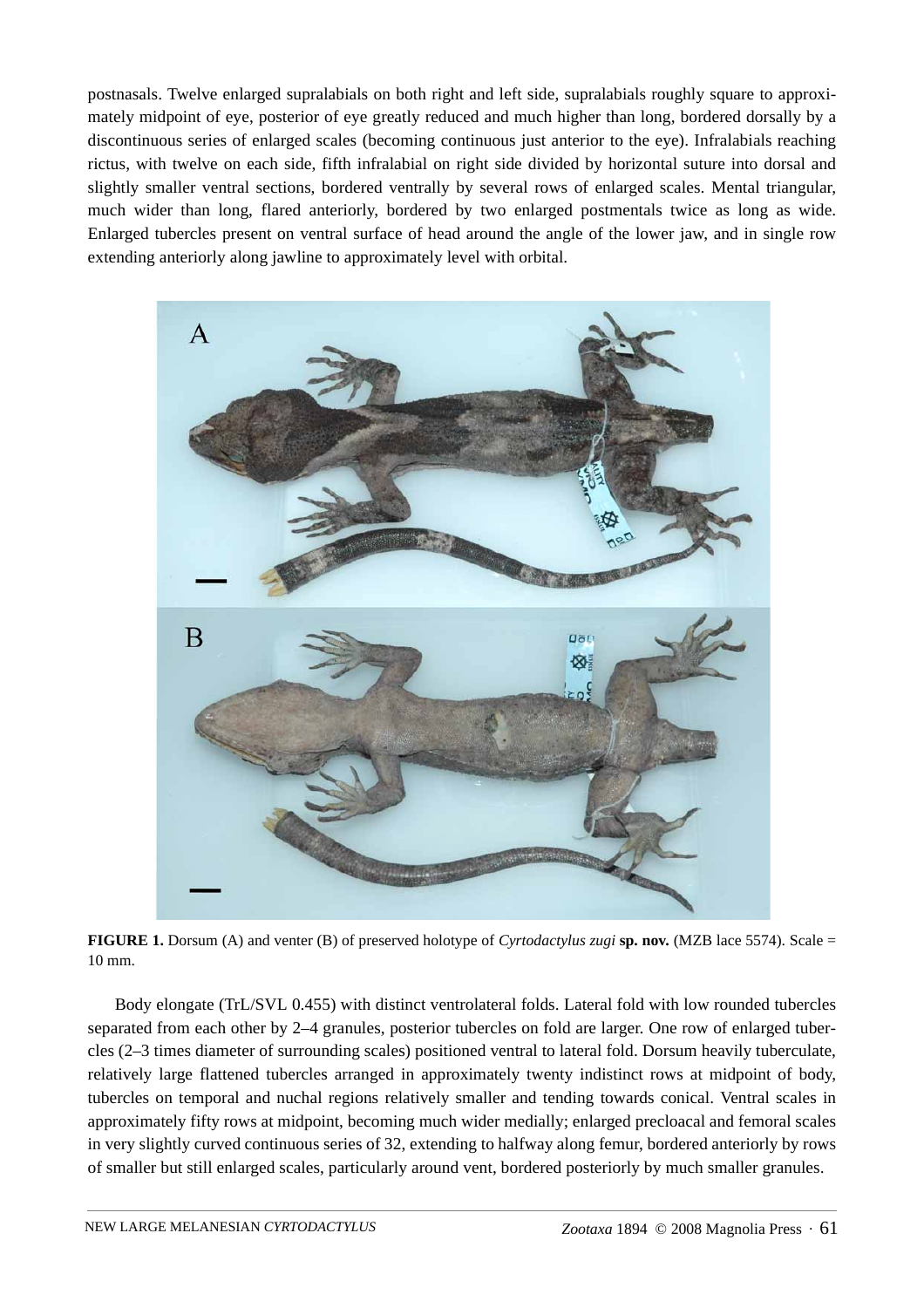Forelimbs (FA/SVL 0.135) and hindlimbs (CS/SVL 0.187) relatively elongate, hindlimbs more robust and slightly longer than forelimbs (CS/FA 1.386). Lateral and dorsal surfaces of limbs heavily tuberculate, tubercles varying significantly in size, becoming more numerous, larger and somewhat more conical distally on forelimbs; evenly distributed on hindlimbs. Digits long and well developed, inflected at basal interphalangeal joints; subdigital lamellae smooth, undivided, expanded proximal to joint inflection; large recurved claws sheathed by a dorsal and ventral scale, 21 lamellae on left finger I, 24 on left finger IV; 22 lamellae on left toe I, 25 on left toe IV. Slight basal webbing on both manus and pes.



**FIGURE 2.** Details of head of holotype of *Cyrtodactylus zugi* **sp. nov.** (MZB lace 5574), (A) lateral view and (B) ventral view. Note the presence of enlarged tubercles on the angle of the lower jaw (absent in *C. loriae*), but absence of enlarged tubercles extending across the throat (present in *C. novaeguineae*). Scale = 10 mm.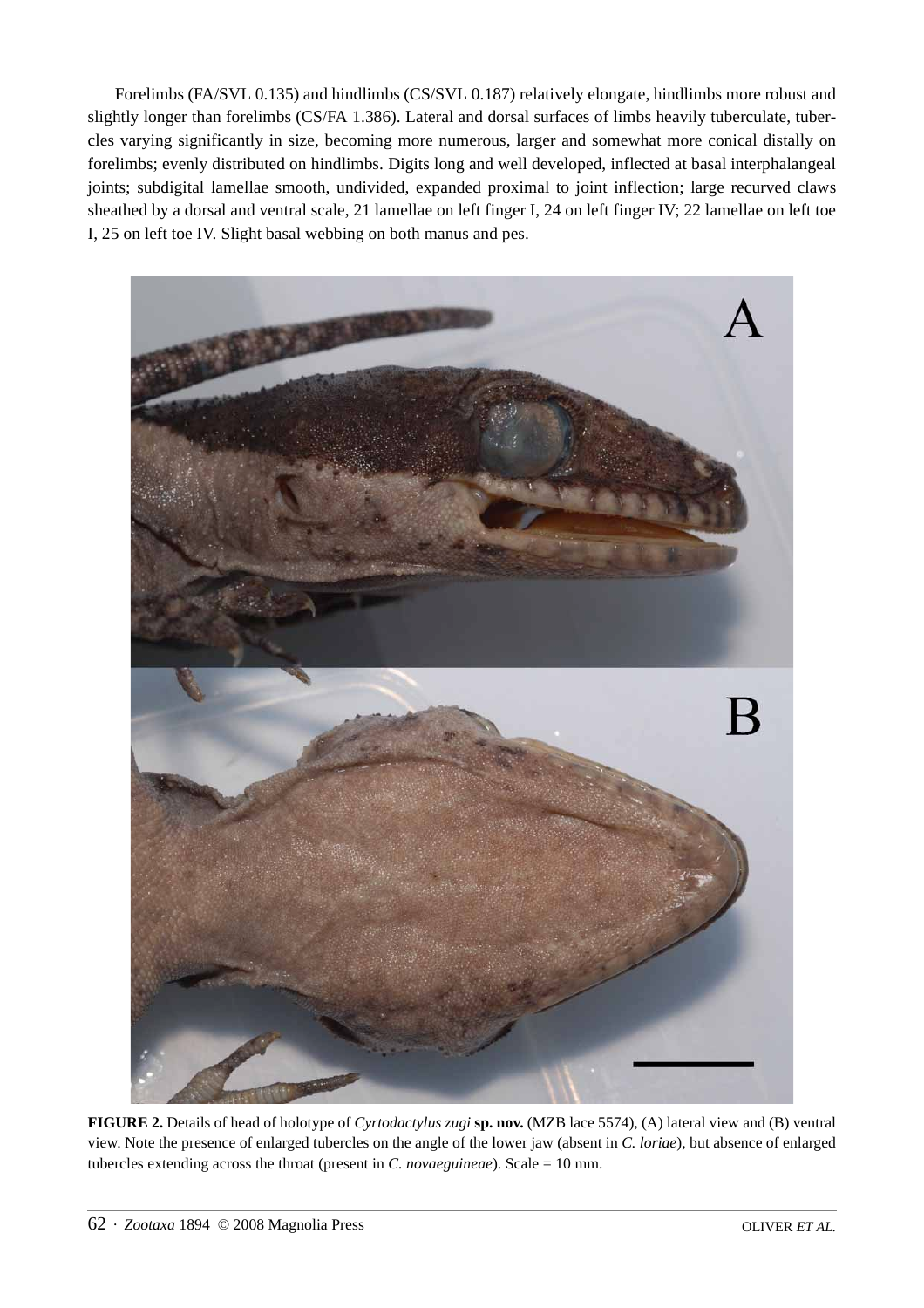

**FIGURE 3.** Photos in life of the two similar species of large bodied *Cyrtodactylus* known from the Raja Ampat archipelago A) *Cyrtodactylus zugi* **sp. nov.** (paratype; MZB lace 5575 ) and B) *Cyrtodactylus irianjayaensis* (MZB lace 5765), from Salawati Island. Note the darker bands, strongly defined nuchal stripe and patterned dorsal surface of head on *C. zugi* **sp. nov.** Photographs S. Richards.

Tail original but broken at time of collection, narrow, tapering to a point, with distinct lateral fold; caudal scales increasing in size ventrally, divided subcaudal scales distinctly enlarged relative to lateral and dorsal caudal scales. Enlarged tubercles absent on lateral and ventral surfaces of tail; numerous rows of enlarged dorsal tubercles at base of tail reduce to two rows that extend along tail for approximately 30 mm; four (left) and three (right) enlarged postanal tubercles at base of tail.

**Colouration.** Dorsum with three large, dark greyish-brown irregular blotches (including nuchal band) on a background of various shades of light grey, tending to off-white in patches. Dark blotches extend laterally to approximately midpoint of body; further very small and indistinct dark dorsal blotches are barely visible between the two posterior-most large blotches. Nuchal band with almost straight (slightly concave) edge anteriorly (just above ears), extends posteriorly to axilla in a triangular shape and laterally across temporal region to posterior edge of the eyes: ventral edge of nuchal band sharply demarcated against greyish off-white lower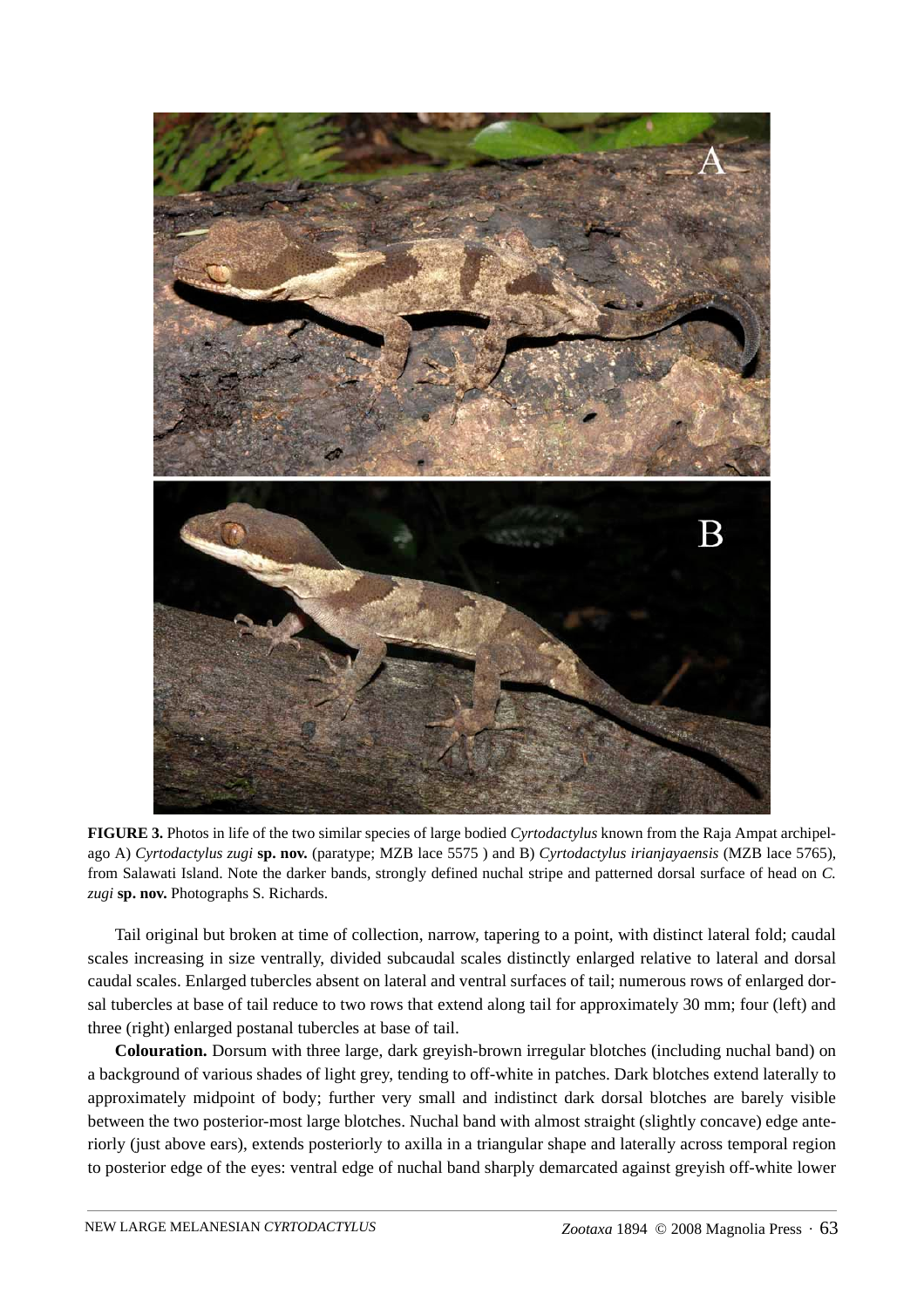lateral colouration of head; dorsal edge of nuchal band sharply demarcated against dorsal surface of head and lores which are light brown finely mottled with darker brown. Labials off-white, with indistinct brown barring. Throat finely mottled with light grey and off-white, venter of torso darker with scattered dark grey spots increasing in frequency posteriorly. Arms and legs mottled dark brown and dark grey dorsally, dark to light grey ventrally. Tail with three very wide dark brown dorsal bands followed by numerous smaller and increasingly broken bands posteriorly; area between dark bands light grey with numerous scattered dark brown spots; ventral surface of tail heavily mottled with numerous shades of grey and brown.

|                              | MZB            | MZB              | MZB            |
|------------------------------|----------------|------------------|----------------|
|                              | holotype       | paratype         | paratype       |
|                              | $\overline{F}$ | $\overline{F}$   | $\overline{F}$ |
| $\ensuremath{\mathrm{SVL}}$  | 159.0          | 154.0            | 136.0          |
| <b>Trunk</b>                 | 72.4           | 69.3             | 62.1           |
| Total tail                   | 177.5          | 114.0            | 86.0           |
| Original tail                | 177.5          | 33.0             | 15.0           |
| FA                           | 21.4           | 22.4             | 19.5           |
| CS                           | 29.7           | 28.1             | 25.4           |
| ${\rm HW}$                   | 33.5           | 33.7             | 29.5           |
| $\mathop{\rm HL}\nolimits$   | 42.1           | 40.9             | 36.5           |
| $\rm HH$                     | 20.1           | 20.3             | 16.8           |
| $\mathop{\rm EN}\nolimits$   | 14.5           | 13.4             | 11.7           |
| ${\rm EYE}$                  | 10.2           | 9.7              | 7.9            |
| $\ensuremath{\text{IN}}$     | 5.3            | 5.2              | 3.9            |
| $\ensuremath{\text{EAR}}$    | 4.1            | 3.8              | $2.8\,$        |
| SUPR(R)                      | 12             | $11\,$           | 11             |
| SUPR(L)                      | 12             | 12               | 12             |
| INFR(R)                      | $11\,$         | $11\,$           | 12             |
| INFR(L)                      | 12             | $11\,$           | 13             |
| <b>NASALS</b>                | $\overline{4}$ | $\mathfrak{Z}$   | $\overline{4}$ |
| <b>INTERNARIALS</b>          | $\overline{4}$ | 5                | $\overline{4}$ |
| <b>POMEN</b>                 | $\sqrt{2}$     | $\boldsymbol{2}$ | $\overline{2}$ |
| $\ensuremath{\mathsf{DTR}}$  | $20 - 21$      | 24               | $19 - 22$      |
| <b>LTTUBR</b>                | 32             | 31               | 37             |
| $\ensuremath{\text{LTTUBL}}$ | 34             | 33               | 36             |
| <b>VENT</b>                  | $50 - 52$      | $49 - 52$        | $45 - 46$      |
| LAM1(pes)                    | 22             | 18               | $20\,$         |
| LAM4(pes)                    | 25             | $27\,$           | 26             |
| FEM-PRE                      | 32             | 34               | 29             |
| Postanal tubercles           | $3 - 4$        | $\mathfrak{Z}$   | 3              |

**TABLE 1.** Measurements (in mm) for the type series of *Cyrtodactylus zugi* **sp. nov.**

**Variation.** Comparative mensural and meristic data for the holotype and paratypes are given in Table 1. All specimens conform broadly with the description of the holotype. MZB lace 5573 has a large scar on the snout extending from the rostral to between the eyes, and has a largely regrown tail. The regrown section lacks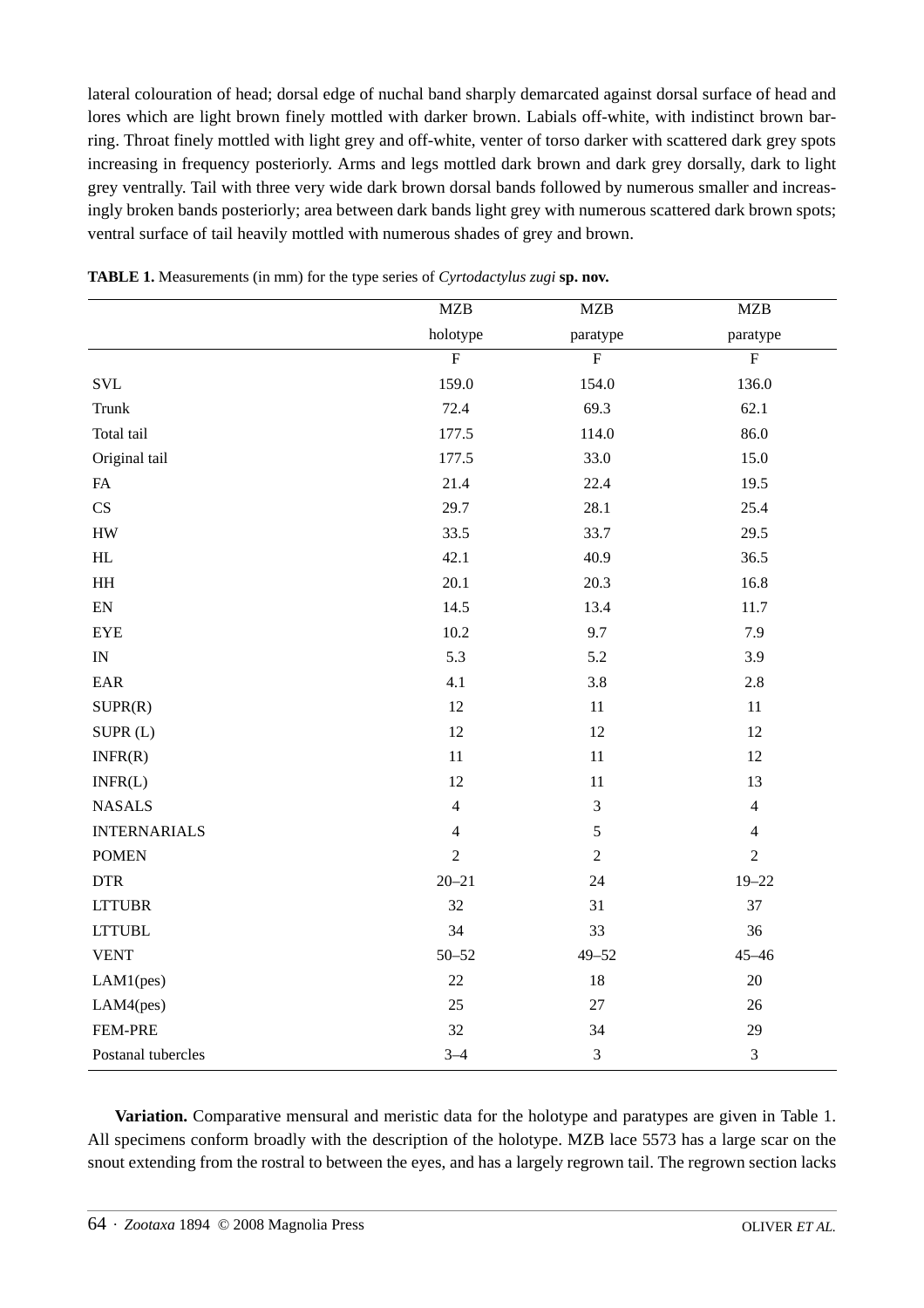transverse bands, is dark grey with two light grey dorso-lateral stripes and has irregular and relatively small scales. The venter of this specimen is slightly darker and more heavily spotted with dark grey than the holotype, particularly in the gular region. MZB lace 5575 (Fig. 3A) has a largely regrown tail, has four instead of three large dorsal blotches, has a slightly indented enlarged femoral and precloacal scale series and has more brown pigmentation on the venter, giving an overall impression of being much darker.

**Colouration in life.** Photographs in life of one paratype MZB 5575 show the pattern to be consistent with that retained in preservative. The iris is pale gold tending towards reddish at the centre with sparse dark brown vertical venation and extensive fine, very light brown reticulation.

**Comparisons.** *Cyrtodactylus zugi* **sp. nov.** is most similar to the large bodied animals placed in the *C. loriae* group by Rösler et al. (2007). It can be readily distinguished from *C. serratus* by the absence of spiniform tubercles along the lateral fold and the tail, and complete absence of lateral tubercles on the tail. It can be distinguished from *C. loriae* by the presence of enlarged tubercles around the angle of the lower jaw and ventral to the lateral fold (absent in *C. loriae*) and a straight or almost straight short series of enlarged precloacal and femoral scales, as opposed to V-shaped and much longer (29–34 V 60–80 ). *Cyrtodactylus zugi* **sp. nov** can be distinguished from *C. novaeguineae* by the absence of enlarged tubercles extending across the ventral surface of the throat (illustrated in Brongersma (1934)).The recently described and geographically proximate species *Cyrtodactylus irianjayaensis* is most similar to *C. zugi* **sp. nov.**, but has a shorter series of enlarged precloacal and femoral scales (12–21 vs 29–34), a narrower head (HW/SVL 0.173–0.204 vs 0.210–0.221), lacks mottling on the dorsum of the head and lateral surface of the body, lacks dark speckling on the venter and lacks dark brown labial barring (Rösler et al. 2007, Fig. 3).



**FIGURE 4.** Known distribution of *Cyrtodactylus zugi* **sp. nov.** (circle) and *Cyrtodactylus irianjayaensis* (triangle) in Papua Barat, Indonesia.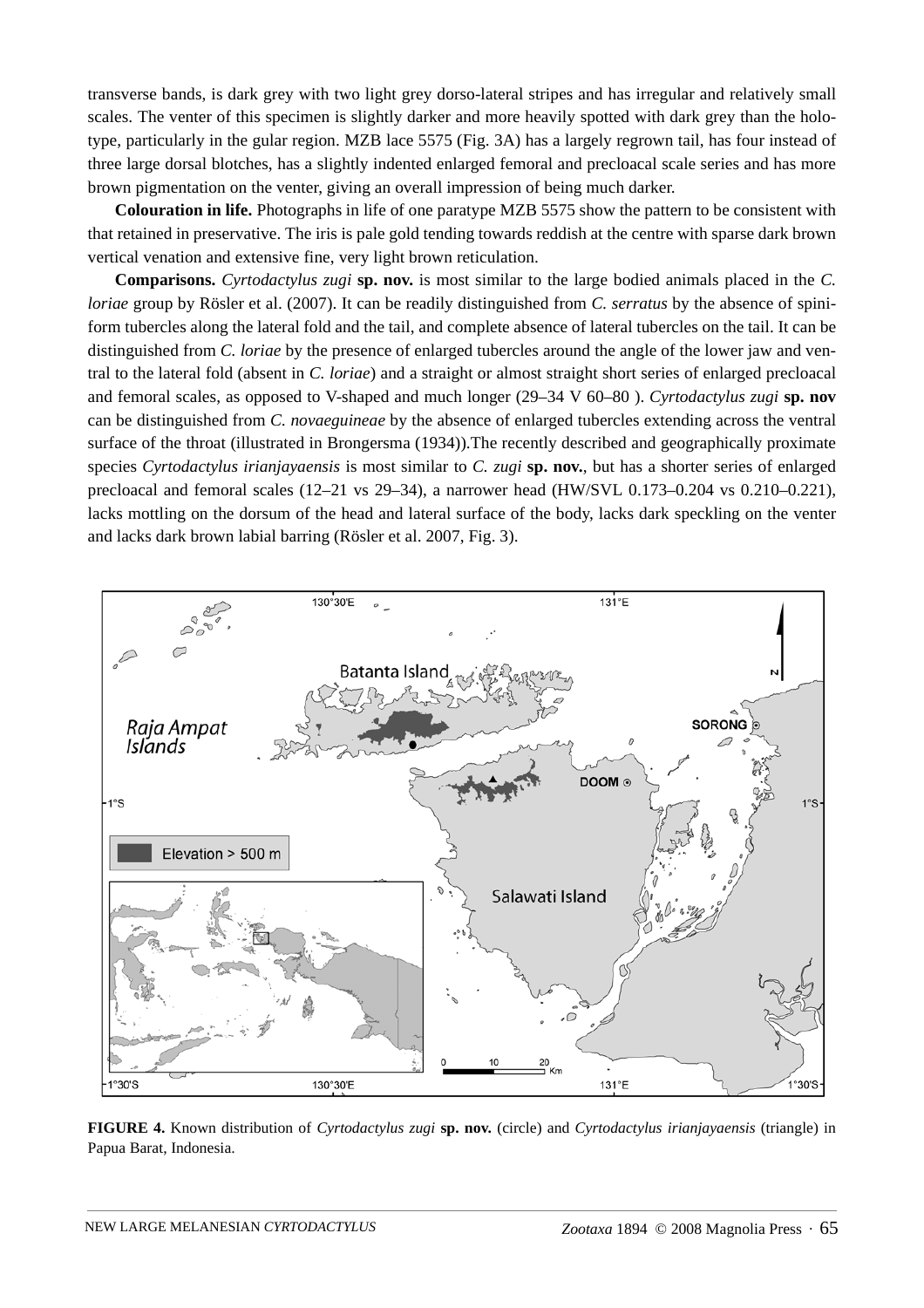*Cyrtodactylus zugi* **sp. nov.** can be distinguished from similar-sized animals in the *C. louisiadensis* group (sensu Rösler et al. 2007), *C. lousiadensis*, *C. murua*, *C. salomonensis*, and *C. tuberculatus* by possessing relatively small (vs wide undivided) subcaudal scales and by the presence of enlarged tubercles below the lateral fold and under the supra-angular edge of the lower jaw.

All Melanesian *Cyrtodactylus* not listed above have a maximum SVL of less than 110 mm, much smaller than *Cyrtodactylus zugi* **sp. nov.** The dorsal colouration of three to four dark grey bands (including the nuchal band) exhibited by *C. zugi* **sp. nov.** is also different from all of these species; *C. aaroni* and *C. mimikanus* have more than eight thin white bands bands on a chocolate brown ground colour; *C. derongo* has a relatively plain dorsum with small dark spots and white tubercles; *C. capreoloides*, *C. marmoratus*, *C. papuensis* and *C. sermowaiensis* all have six or more dark dorsal bands or a series of spots on a comparatively light dorsum. *Cyrtodactylus zugi* **sp. nov.** can be further distinguished from *C. marmoratus* and *C. papuensis* by the absence of a precloacal pit.



**FIGURE 5.** Large fig tree in disturbed rainforest at the type locality of *Cyrtodactylus zugi* **sp. nov** on the southern coast of Batanta Island, Papua Barat, Indonesia. Both the holotype (MZB lace 5574) and one paratype (MZB lace 5575) were collected from the lower trunk of this tree on the same night. Photograph S. Richards.

**Distribution and Natural History.** The new species is known only from lowland tropical rainforest on Batanta Island (Fig. 4). The habitat at the type locality consisted of selectively logged forest with numerous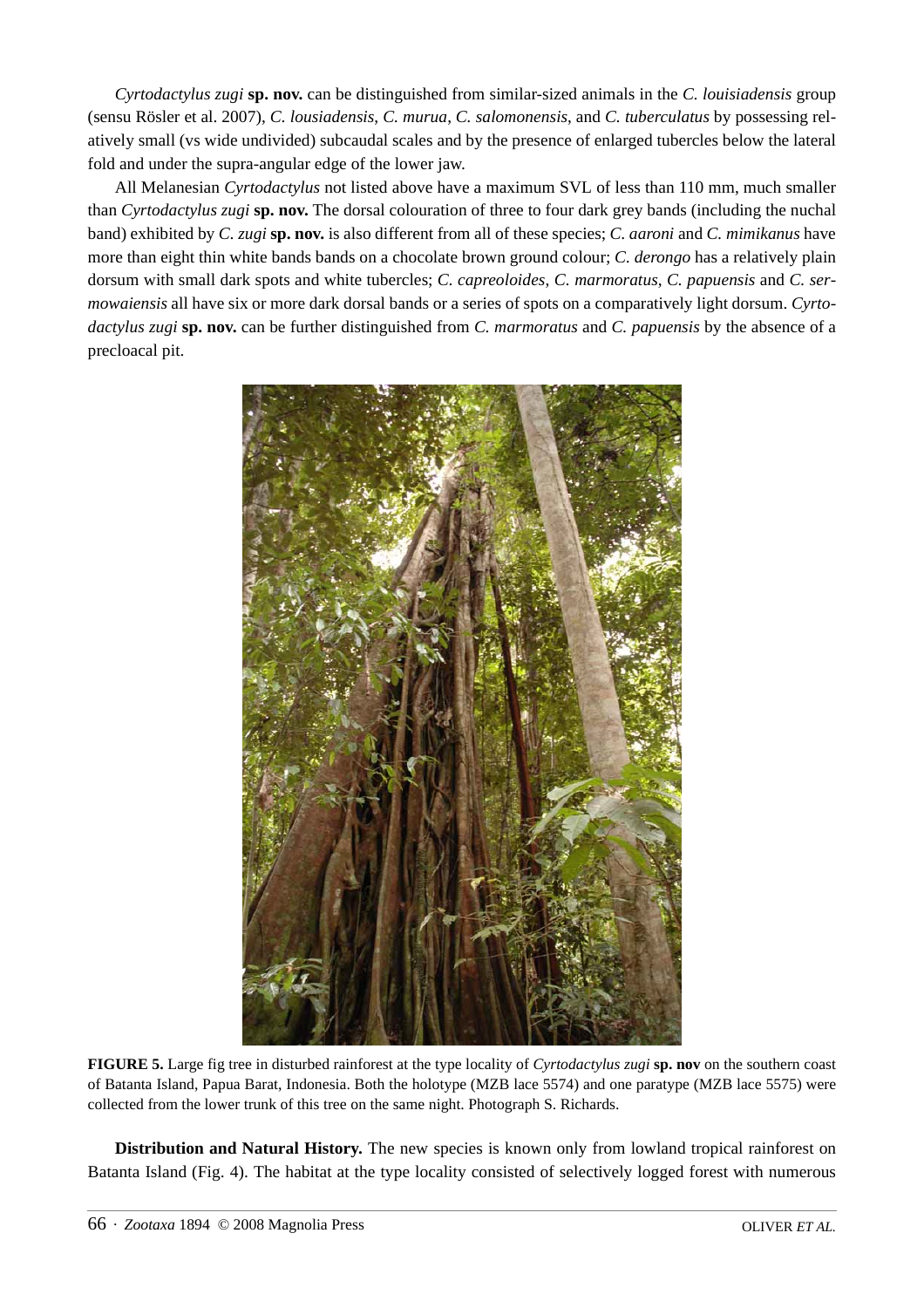remaining large old trees, but also with extensive regrowth. Specimens were collected at night from the 0.5–3 m above the ground on large rainforest trees. The holotype and paratype (MZB lace 5575) were both collected at separate times from the same large fig (*Ficus)* tree on the same night (Fig. 5).

**Etymology.** Named in honour of George Zug from the Smithsonian Institution in recognition of his vast contributions to our knowledge of the systematics and ecology of the herpetofauna of Melanesia and Asia.

#### **Discussion**

The large size, small subcaudals and relatively few dorsal bands of the new species clearly place it within the *Cyrtodactylus loriae* group of Rösler et al. (2007). Within this grouping, the combination of morphological features shown by *C. zugi* **sp. nov.** ally it with *C. irianjayaensis*. These two species share large size, possess relatively straight enlarged precloacal scale series, and enlarged ventral tubercles both at the angle of the lower jaw and in series below the lateral fold. These two species are also geographically proximate; *C. irianjayaensis* is thus far known only from Salawati, less than 20 km to the south of Batanta (Oliver et al. in press). The known distributions of these two species support the biogeographical distinctiveness of these two islands and the importance of the narrow but deep Sagewin strait that separates them (See Beehler 2007a). Batanta shares much of its biogeographic history with Waigeo, and the distribution of some bird species reflects this (Beehler 2007b). Further study and surveying is required to determine if *C. zugi* **sp. nov.** shares this distribution. *Cyrtodactylus zugi* **sp. nov.** brings to two the number of reptiles known only from Batanta; the other possible endemic being the recently described *Varanus macraei* (Böhme and Jacobs 2001).

*Cyrtodactylus zugi* **sp. nov.** is the second very large gecko species described from western New Guinea in the last ten years (the other being *C*. *irianjayaensis*, Rösler 2000). At around 160mm SVL and with a correspondingly very robust build, both new species are amongst the largest geckos in New Guinea (*C. louisiadensis* and *C. novaeguineae* are known to reach similar sizes (Rösler et al. 2007)), and they are also amongst the largest geckos in the world (see Glaw. et al. 2006). New Guinea's two smallest geckos have also been described in the last five years, from islands to the south-east of Papua New Guinea (Kraus 2005). The fact that such distinctive species are still being described serves to underline both the diversity of the Papuan herpetofauna, and the need for further research into its taxonomy, distribution and evolution.

#### **Acknowledgements**

Field work in the Raja Ampat Islands was supported by Conservation International and the South Australian Museum. We are most grateful to Yance deFretes, Muhamad Farid and Jatna Supriatna of Conservation International for their organisational skills and support, and to Herlina Kafiar, Rizana Kurniati, Elias Kore, Sofia Roni, Arthur Tipawael and Adelina Werimon for assistance in the field. We thank Sancoyo Lanang for his kind assistance, and we are also extremely grateful to the Indonesian Institute of Sciences (LIPI) for their support and approval of specimens export and to the Forestry Department, especially Balai KSDA Papua 2, Sorong and Directorate Jenderal PHKA. We thank Randal Storey for producing the distribution map, Rainer Günther, Ross Sadlier and Glenn Shea for providing access to material in their care, and Mark Hutchinson, Kate Sanders and Carolyn Kovach for assistance at the South Australian Museum. We thank the two anonymous reviewers for their constructive criticisms of the original manuscript.

#### **References**

Allison, A. (2007) Introduction to the fauna of Papua. Pp 479–494. Chapter 4.2 In 'The ecology of Papua.' Part one. Eds